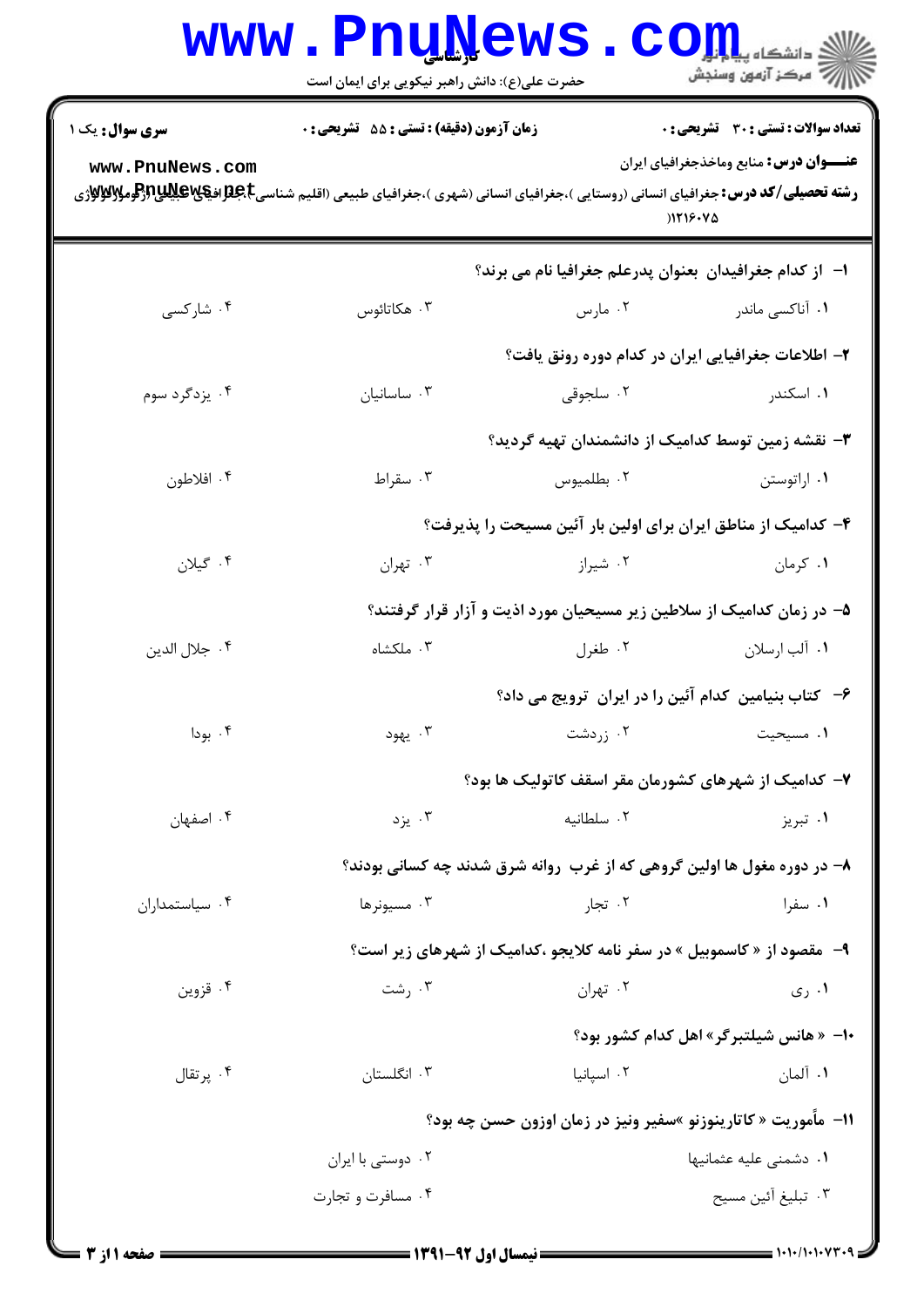|                                                                                                                                                                    | <b>WWW.PNUWEWS</b><br>حضرت علی(ع): دانش راهبر نیکویی برای ایمان است |                                                                                | ، دانشکاه پ <b>یا با بار</b> (<br>رآ مرڪز آزمون وسنڊش          |  |  |
|--------------------------------------------------------------------------------------------------------------------------------------------------------------------|---------------------------------------------------------------------|--------------------------------------------------------------------------------|----------------------------------------------------------------|--|--|
| <b>سری سوال : ۱ یک</b>                                                                                                                                             | زمان آزمون (دقیقه) : تستی : 55 تشریحی : 0                           |                                                                                | <b>تعداد سوالات : تستی : 30 ٪ تشریحی : 0</b>                   |  |  |
| www.PnuNews.com<br><b>رشته تحصیلی/کد درس:</b> جغرافیای انسانی (روستایی )،جغرافیای انسانی (شهری )،جغرافیای طبیعی (اقلیم شناسی <b>E،طبلاتیاشیاش توریکو ویسی</b> توری |                                                                     |                                                                                | <b>عنـــوان درس:</b> منابع وماخذجغرافیای ایران<br>1719.40(     |  |  |
|                                                                                                                                                                    |                                                                     |                                                                                | <b>۱۲</b> - دلیل اعزام « فیگو ارو» از اسپانیا به ایران چه بود؟ |  |  |
| ۰۴ اعلام دشمنی با ایران                                                                                                                                            | ۰۳ سفير                                                             | ۰۲ تجارت ابریشم                                                                | ۰۱ مسافرت و گردش                                               |  |  |
|                                                                                                                                                                    | ۱۳- کدام مواد  در مطالعات« فیگوارو» مورد توجه قرار گرفت؟            |                                                                                |                                                                |  |  |
| ۰۴ فسیل های سنگی                                                                                                                                                   | ۰۳ ابریشم                                                           | ۰۲ نفت                                                                         | ۱. طلا                                                         |  |  |
|                                                                                                                                                                    |                                                                     |                                                                                | ۱۴- بازار لار به دستور کدام حاکم بنا گردید؟                    |  |  |
| ۰۴ یزد گرد                                                                                                                                                         | ۰۳ الله وريخان                                                      | ٠٢ آلب ارسلان                                                                  | ٠١ ناصرالدين شاه                                               |  |  |
|                                                                                                                                                                    |                                                                     | ۱۵– ادوارد ششم کدامیک از کشورهای زیر را برای تجارت با آسیا انتخاب کرد؟         |                                                                |  |  |
| ۰۴ آذربایجان                                                                                                                                                       | ۰۳ آلمان                                                            | ۰۲ روسیه                                                                       | ۰۱ ایران                                                       |  |  |
|                                                                                                                                                                    |                                                                     | ۱۶– کدام محقق توانست اعماق زمین را اندازه گیری نماید؟                          |                                                                |  |  |
| ۰۴ اولئارس                                                                                                                                                         | ۰۳ فیگوارو                                                          | ۰۲ ادوارد ششم                                                                  | ۰۱ جنيکينسون                                                   |  |  |
|                                                                                                                                                                    |                                                                     | ۱۷- کدام یک از افراد زیر جاده طبس "گلشن را کشف کرد؟                            |                                                                |  |  |
| ۰۴ تاگاو                                                                                                                                                           | ۰۳ پوزر                                                             | ۰۲ کاا <sub>ر</sub> نا                                                         | ۰۱ شیلنگ                                                       |  |  |
|                                                                                                                                                                    |                                                                     | 18− عنوان عصر طلائی ملقب به کدام پادشاه وقت ایران بود؟                         |                                                                |  |  |
| ۰۴ شاه طهماسب                                                                                                                                                      | ۰۳ شاه اسماعيل                                                      | ۰۲ یزدگرد                                                                      | ٠١ شاه عباس                                                    |  |  |
|                                                                                                                                                                    |                                                                     |                                                                                | 19– «اولئاريوس» در كدام زمينه علمي تخصص داشت؟                  |  |  |
| ۰۴ رياضي                                                                                                                                                           | ۰۳ نقشه برداری                                                      | ۰۲ دریا شناسی                                                                  | ۰۱ نجوم                                                        |  |  |
|                                                                                                                                                                    |                                                                     | <b>۲۰</b> - به نظر«لار ماندلسلو» علت بیماری کرم گینه ای چه بود؟                |                                                                |  |  |
| ۰۴ سبزیهای مصرفی                                                                                                                                                   | ۰۳ آلودگی آب                                                        | ۰۲ کرم                                                                         | ۰۱ پشه های آفریقائی                                            |  |  |
|                                                                                                                                                                    |                                                                     | ۲۱−  جغرافیدانان مسلمان تحت تأثیر کتاب کدام یک از فیلسوفان زیر قرار گرفته اند؟ |                                                                |  |  |
| ۰۴ سقراط                                                                                                                                                           | ۰۳ بقراط                                                            | ۰۲ بطلميوس                                                                     | ۰۱ ارسطو                                                       |  |  |
|                                                                                                                                                                    | ٢٢- كتاب جغرافيائي «صور الاقاليم »متعلق به كدام جغرافيدان است؟      |                                                                                |                                                                |  |  |
| ۰۴ بلخي                                                                                                                                                            | ۰۳ ابن بطوطه                                                        | ۰۲ جیهانی                                                                      | ۰۱ فقیه همدان <sub>ی</sub>                                     |  |  |
|                                                                                                                                                                    |                                                                     |                                                                                |                                                                |  |  |